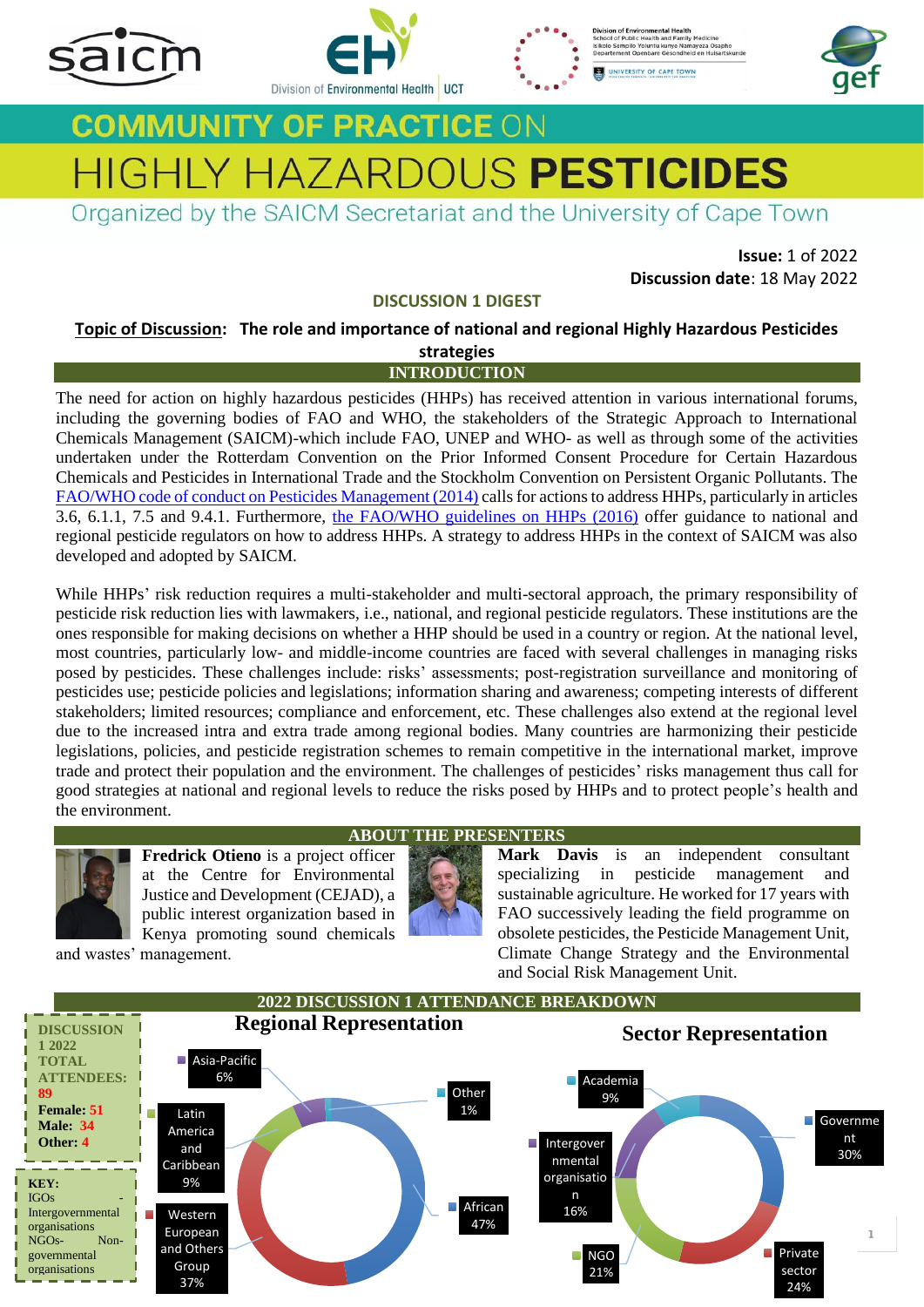From this discussion, the following key points were discussed and should be addressed and incorporated into the international discussions and work on HHPs:

- 1. There is strong and growing evidence that banning HHPs can significantly reduce the number of suicides without negatively impacting agricultural yield.
- 2. National and regional strategies are needed to effectively address the risks posed by HHPs. They can facilitate information sharing, sharing of resources (expertise and financial), stakeholder engagements as well as collaboration and cooperation in HHPs' risk reduction efforts.
- 3. National and regional strategies should primarily be aimed at pesticide regulators, policy and law makers, pesticide producers, importers, vendors, and farmers as well as other users of pesticides.
- 4. A strategy to address the risks posed by HHPs is still lacking in most countries and regions. Countries and regional bodies should be supported to develop strategies on HHPs.
- 5. Involvement and engagement of stakeholders is key to developing and implementing an HHP strategy.
- 6. Important elements of a good HHPs strategy include:
	- a. Clearly defining its purpose, vision, goal, and targets.
	- b. Identifying stakeholders and clearly defining their roles.
	- c. Indicating timelines for implementation.
	- d. Identifying gaps and challenges linked to managing pesticides.
	- e. Having an implementation plan.
	- f. Defining precise mechanism of implementation.
	- g. Defining accurate indicators for monitoring progress.
	- h. Identifying mechanisms for monitoring and evaluating progress.
	- i. Addressing HHPs throughout their life cycle.
- 7. Stakeholders that should be involved in developing and implementing strategies on HHPs include:
	- a. Regulatory agencies
	- b. Relevant government ministries
	- c. Farmers' organizations and networks
	- d. Academia and research institutions
	- e. Civil society organizations (CSOs)
	- f. Agricultural extension services
	- g. Public health advisory services
	- h. Health services and poison control centres
	- i. Trade unions
	- j. Industry
	- k. Human rights organizations
	- l. Agricultural worker's organizations
- 8. Factors critical to the success of an HHPs strategy include:
	- a. Public consultations and stakeholder involvement should be structured to ensure buy-in.
	- b. There should be a framework for monitoring and evaluating successes and outcomes.
	- c. There needs to be positive political will to phase-out HHPs and upscale alternatives.
	- d. There should be strong multi-stakeholder coordination mechanisms
	- e. The roles and responsibilities of institutions and stakeholders in implementing the strategy should be well defined.
	- f. Resources for implementing the strategy should be available.
	- g. Stakeholders should be trained and sensitized on the effects of HHPs and available alternatives.
	- h. Strong pesticides legislations are needed and must be effectively enforced.
	- i. Alternatives should be available, safe, and cost-effective.

**For a more detailed summary of the discussion, see the Annex below.**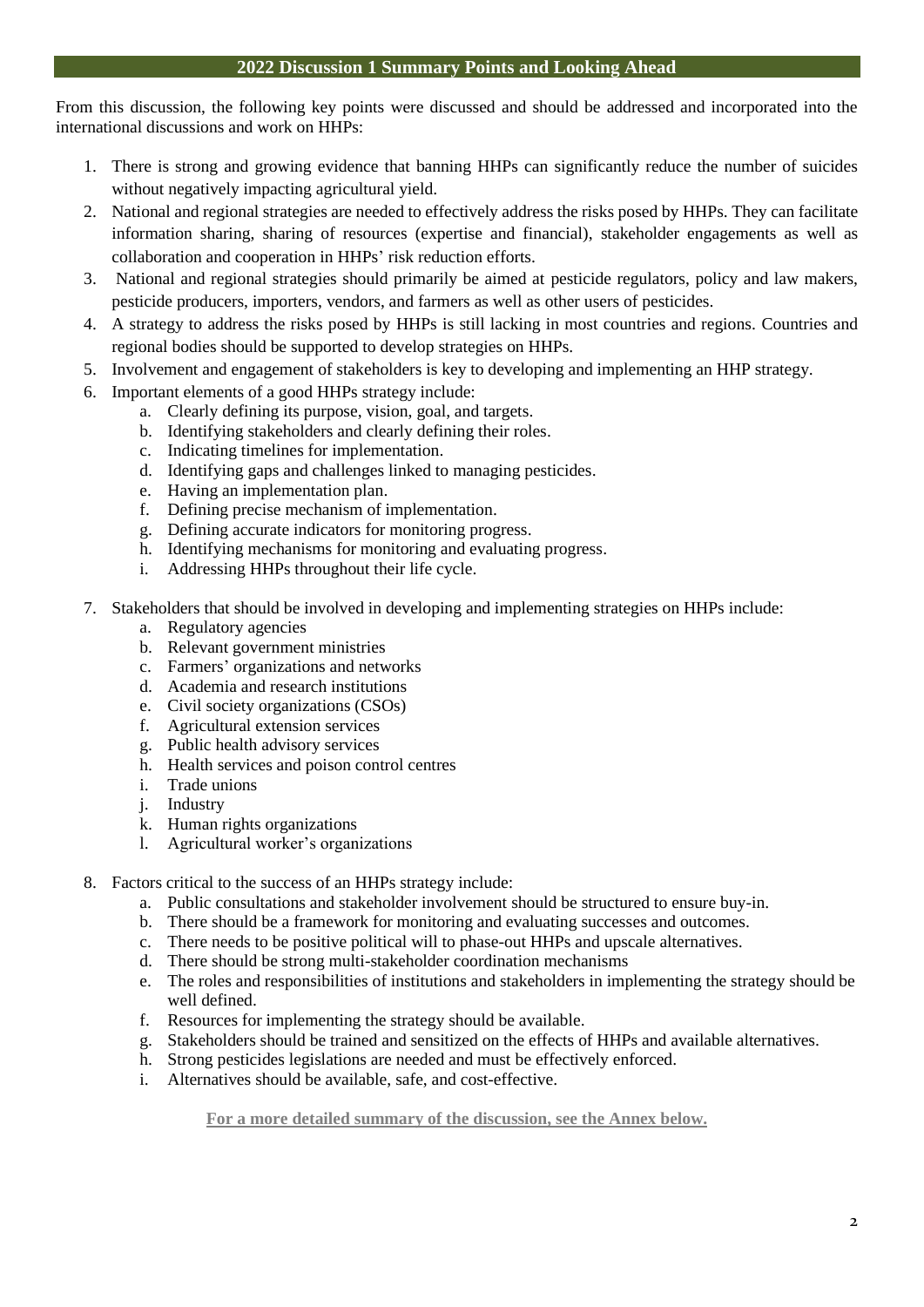# **ANNEX**

# **DETAILED SUMMARY OF DISCUSSION 1 2022:**

**Disclaimer: The information in this digest represents the opinions of members participating from different stakeholder groups expressed during the discussion. The views expressed in this document do not necessarily represent the opinion or the stated policy of the United Nations Environment Programme, the SAICM Secretariat, the GEF or UCT, nor does citing of trade names or commercial processes constitute endorsement.**

# **THE DISCUSSION WAS STRUCTURED AROUND THREE QUESTIONS AND THE KEY DISCUSSION POINTS ARE PRESENTED UNDER EACH QUESTION.**

# **Question 1: Are national or regional strategies important to address HHPs effectively?**

| <b>Sector</b>     | <b>Participant responses</b>                                                                                                                                                                                                                                                                                                                                                                                                                                                                                                                                                                                                                                                                                                                                                                                                                                                                                                                                                                                                                                                                                                                                                                                                                                                                                                                                                                                                                                              |
|-------------------|---------------------------------------------------------------------------------------------------------------------------------------------------------------------------------------------------------------------------------------------------------------------------------------------------------------------------------------------------------------------------------------------------------------------------------------------------------------------------------------------------------------------------------------------------------------------------------------------------------------------------------------------------------------------------------------------------------------------------------------------------------------------------------------------------------------------------------------------------------------------------------------------------------------------------------------------------------------------------------------------------------------------------------------------------------------------------------------------------------------------------------------------------------------------------------------------------------------------------------------------------------------------------------------------------------------------------------------------------------------------------------------------------------------------------------------------------------------------------|
| <b>NGO</b>        | $\triangleright$ There is growing evidence that banning HHPs could result in a reduction in the overall<br>suicide rate, especially where most of the suicides are linked to pesticides.<br>$\triangleright$ Both national and regional strategies are important as trading across countries' borders takes<br>place. There should be a "one for all and all for one" approach.<br>$\triangleright$ National or regional strategies are important in consolidating HHPs' risk reduction efforts.<br>Regional strategies are very helpful. However, of concern, is whether there is global support<br>➤<br>for action on HHPs. Of interest is what FAO and other UN agencies/mechanisms are doing on<br>a global level.<br>$\triangleright$ Although there is a policy framework for the pesticide registration system, registration schemes<br>are poorly functioning as they are affected by limited human and financial resources and lack<br>sufficient capacity to assess risks.<br>$\triangleright$ The effectiveness of regional and national strategies can be amplified when they are integrated<br>into a global strategy to phase-out HHPs.<br>Both national and regional strategies are essential. If a regional strategy is approved, countries<br>$\blacktriangleright$<br>will need to endorse it at the national level and make it legally binding to ensure better<br>implementation.                                                                     |
| Private           | $\triangleright$ The root cause of this phenomenon is not the availability of these pesticides per se.<br>$\triangleright$ A written strategy is important.<br>$\triangleright$ Regional strategies will be more effective.<br>The short answer is yes, it is important, but long-term concerted action is important for it to<br>➤<br>succeed, bearing in mind that all stakeholders need to embark on a learning journey.<br>The consideration of local agricultural conditions such as local crops, crop structure, use<br>➤<br>conditions, pest conditions, equipment used, clothing habits and risk awareness are crucial to<br>making realistic risk-based decisions.<br>> Yes, it is important to have national and regional strategies that are workable and enforceable.<br>$\triangleright$ As also outlined by the FAO managing HHPs should follow a stepwise approach, and here I<br>see an important role for national and regional strategies to align on common ground.<br>Both national and regional strategies are important - stakeholder engagements are crucial to<br>➤<br>ensure strategies are effective.<br>Monitoring is essential, aligning monitoring aspects to national and regional strategies is a core<br>➤<br>part of the implementation strategy.<br>The reality on the ground shows that additional hazards are pulled in to classify products as<br>➤<br>HHPs. Therefore, it can become challenging for regulators to remain informed. |
| <b>Government</b> | $\triangleright$ Regional collaboration is a suitable strategy to share ideas and resources: resources in terms of<br>expertise and well knowledgeable personnel who understand the jargon and provide solutions<br>when there is a need.<br>Both national and regional strategies are important to address HHPs as it is a global<br>environmental and health issue.<br>Regional strategies are important and should begin at the time of registration of all pesticides.<br>➤<br>However, if the pesticide is classified as an HHP, it should not be registered.<br>A strategy to address HHPs locally and regionally is important. It is particularly important for<br>➤<br>regions that are aiming to harmonize pesticide registration. However, for it to be effective, it                                                                                                                                                                                                                                                                                                                                                                                                                                                                                                                                                                                                                                                                                           |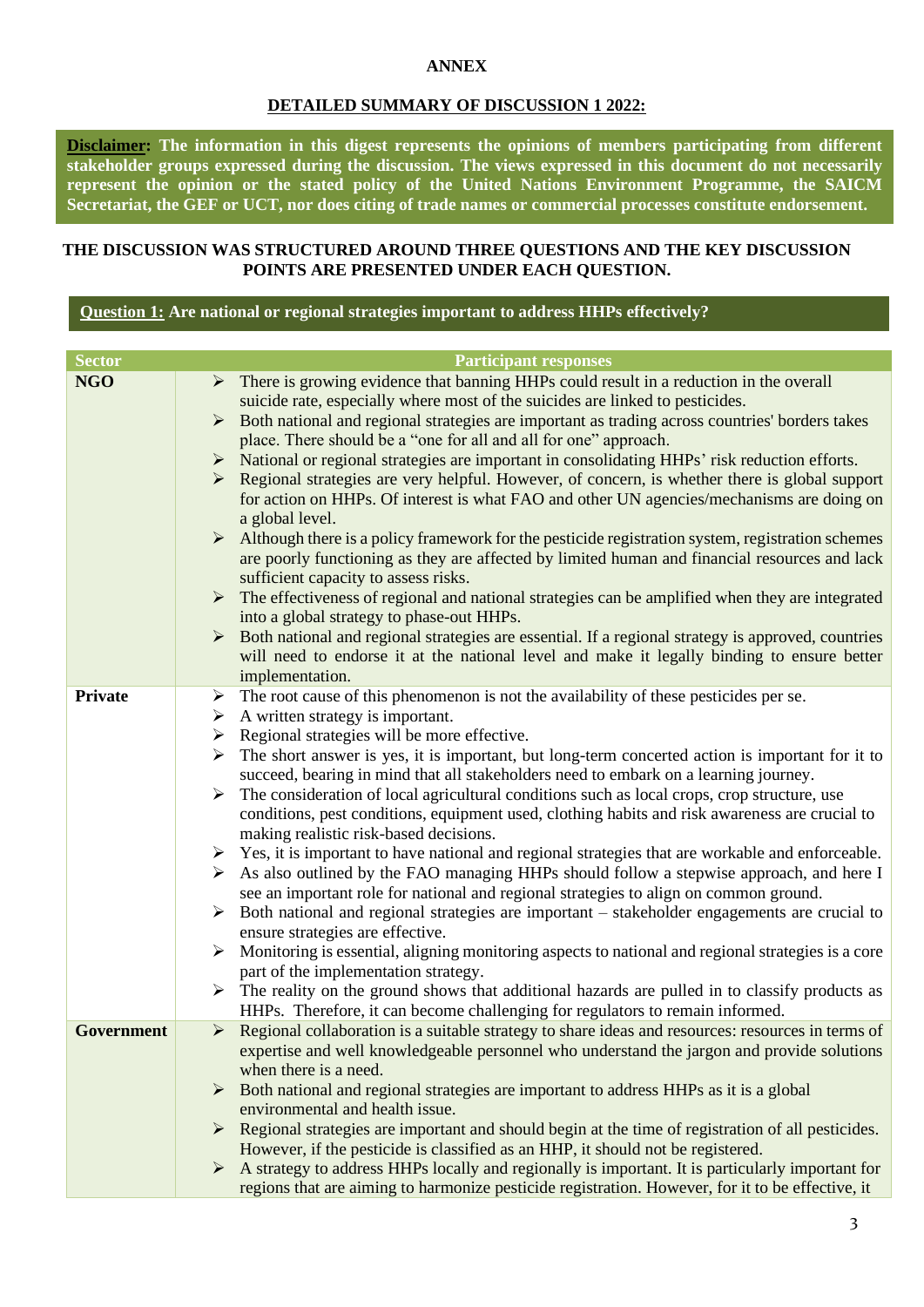|           |   | cannot remain as a policy alone but should be legislated as part of the laws that govern<br>pesticides in the countries.                                                                                                                                                                                |
|-----------|---|---------------------------------------------------------------------------------------------------------------------------------------------------------------------------------------------------------------------------------------------------------------------------------------------------------|
|           |   | > Both national and regional strategies must be developed to combat HHPs. For example,<br>national strategies can address unique problems, but communication at the regional level can                                                                                                                  |
|           |   | ensure success.                                                                                                                                                                                                                                                                                         |
|           |   | $\triangleright$ Regional strategies can create awareness among country members on HHPs and assist in<br>sharing information on the approaches needed to combat it.                                                                                                                                     |
|           |   | $\triangleright$ National and regional strategies are key to sustainable HHPs risk reduction. This strategy will<br>enable the inclusion of all relevant stakeholders.                                                                                                                                  |
|           |   | > National strategies are important to address HHPs effectively and for the sustainable<br>elimination of thereof. However, generally, regional strategies are more desirable                                                                                                                           |
| Academica |   | $\triangleright$ Both are important but regional strategies may be slower to develop and implement and can<br>benefit individual countries who have already legislated reductions and implemented changes.<br>However, regional, and national strategies can be seen as two tiers to a final objective. |
|           |   | $\triangleright$ Although strategies are important, they are not enforced.                                                                                                                                                                                                                              |
|           |   | $\triangleright$ Cooperation is needed between national authorities/ institutions and FAO, WHO, etc.                                                                                                                                                                                                    |
|           | ➤ | Yes, they are to communicate the risks of HHPs, countrywide advocacy for farmers, gardeners,<br>orchard owners and the public (e.g., on national TVs and radios, the risks, and problems of                                                                                                             |
|           |   | HHPs for human and wildlife health should be communicated).                                                                                                                                                                                                                                             |
|           |   | $\triangleright$ Closer relationships and cooperation between scientists in academia, research institutes and<br>government agencies should be formed to advocate the risks imposed on local classes and                                                                                                |
|           |   | sensitive groups like pesticide/agri workers, pregnant mothers, and children.                                                                                                                                                                                                                           |

|                               |                | <b>Additional information on HHPs linked to Suicide</b>                                                                                                                                                                                                                                                                                                                                                                     |
|-------------------------------|----------------|-----------------------------------------------------------------------------------------------------------------------------------------------------------------------------------------------------------------------------------------------------------------------------------------------------------------------------------------------------------------------------------------------------------------------------|
| <b>Commentary</b>             | <b>IGO</b>     |                                                                                                                                                                                                                                                                                                                                                                                                                             |
| on HHPs and<br><b>Suicide</b> | ➤              | Many WHO class 2 pesticides appear to have shown high lethality in some countries and their<br>classification may need to be adjusted.                                                                                                                                                                                                                                                                                      |
|                               |                | $\triangleright$ Preventing people from attempting suicide is extremely difficult because of the many reasons<br>behind this. What is much more achievable is reducing access to the most lethal means, so that<br>those suicide attempts are not successful. In most cases, the evidence shows a repeat attempt<br>is not made.                                                                                            |
|                               |                | $\triangleright$ Evidence from countries is partly published, partly unpublished or anecdotal. The evidence<br>will need to be collated properly and systematic analysis is undertaken.                                                                                                                                                                                                                                     |
|                               |                | $\triangleright$ FAO specifications are a point of reference for stakeholders working with pesticides especially<br>at the ministry of agriculture and the ministry of environment especially as far as registration<br>is concerned. In addition, they serve as guiding materials for the whole pesticide management<br>cycle.                                                                                             |
|                               |                | $\triangleright$ There is no WHO estimate available for the number of pesticide poisoning incidents which<br>occur. It is very difficult to systematically collate data on this. Better data are available to<br>estimate the number of self-poisoning cases.                                                                                                                                                               |
|                               | <b>NGO</b>     |                                                                                                                                                                                                                                                                                                                                                                                                                             |
|                               | ➤              | Evidence suggests that once the immediate crisis is over, if a person survives a suicide attempt,<br>in general, they do not then go and attempt suicide by another mean. Therefore, removing<br>highly toxic pesticides reduces overall suicide rate.                                                                                                                                                                      |
|                               |                | $\triangleright$ Eliminating the availability of HHPs not only has an impact on reducing suicide but is also<br>key to reducing the millions of unintentional poisoning cases from which farmers suffer<br>yearly.                                                                                                                                                                                                          |
|                               |                | $\triangleright$ A recent systematic review of unintentional acute pesticide poisoning estimated that 44% of<br>farmers suffer unintentional acute pesticide poisoning every year.                                                                                                                                                                                                                                          |
|                               | <b>Private</b> |                                                                                                                                                                                                                                                                                                                                                                                                                             |
|                               |                | $\triangleright$ Of interest is whether there is a way to collect and reconcile available data on poisoning<br>incidents. For example, FAO estimates 570 million farmers worldwide, and 385 million<br>accidents per year implying that nearly 70% of farmers experience pesticide poisoning each<br>year. If the figures are unrealistic, it becomes difficult to ensure support for national and<br>international action. |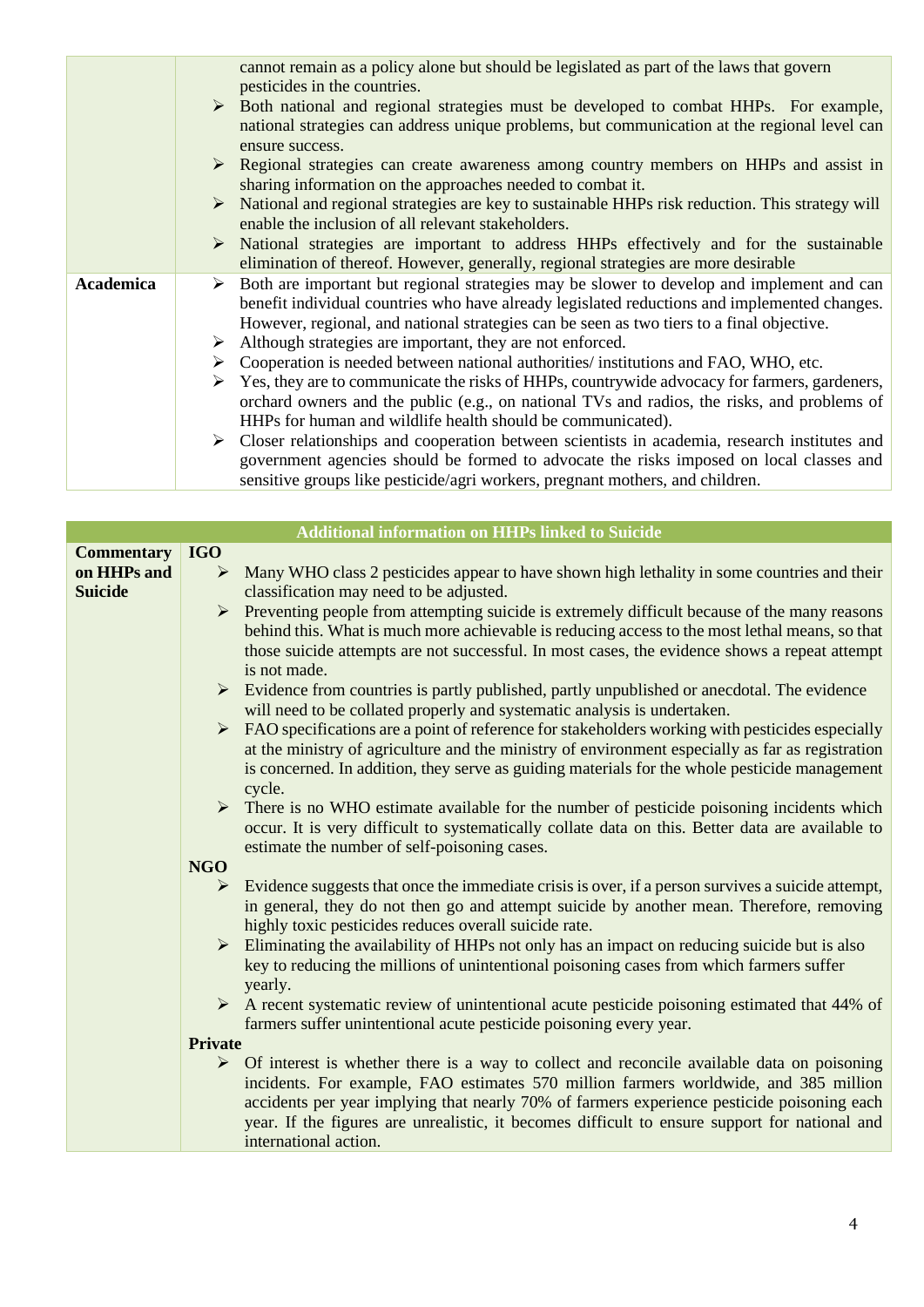| <b>Resources</b><br>shared                                                                                                                                                              | Prevention of suicide with regulations aimed at restricting access to highly hazardous<br>➤<br>pesticides: a systematic review of the international evidence:<br>https://www.thelancet.com/journals/langlo/article/PIIS2214-109X(17)30299-1/fulltext<br>Preventing deaths from pesticide self-poisoning—learning from Sri Lanka's success:<br>➤<br>https://www.thelancet.com/journals/langlo/article/PIIS2214-109X(17)30208-5/fulltext<br>Preventing suicide: a resource for pesticide registrars and regulators<br>https://www.who.int/publications/i/item/9789241516389<br>LIVE LIFE: An implementation guide for suicide prevention in countries<br>https://www.who.int/publications/i/item/9789240026629<br>Preventing suicide: A global imperative<br>➤<br>https://www.who.int/publications/i/item/9789241564779<br>The cost-effectiveness of banning highly hazardous pesticides to prevent suicides due to<br>➤<br>pesticide self-ingestion across 14 countries: a model based economic evaluation:<br>https://www.sciencedirect.com/science/article/pii/S2214109X20304939<br>The global distribution of acute unintentional pesticide poisoning: estimations based on a<br>➤<br>systematic review: https://bmcpublichealth.biomedcentral.com/articles/10.1186/s12889-020-<br>09939-0<br>The global distribution of acute unintentional pesticide poisoning: estimations based on a<br>➤<br>systematic review. BMC Public Health 20, 1875 (2020). https://doi.org/10.1186/s12889-020-<br>09939-0<br>PAN International List of Highly Hazardous Pesticides: http://pan-international.org/wp-<br>➤<br>content/uploads/PAN_HHP_List.pdf |  |
|-----------------------------------------------------------------------------------------------------------------------------------------------------------------------------------------|---------------------------------------------------------------------------------------------------------------------------------------------------------------------------------------------------------------------------------------------------------------------------------------------------------------------------------------------------------------------------------------------------------------------------------------------------------------------------------------------------------------------------------------------------------------------------------------------------------------------------------------------------------------------------------------------------------------------------------------------------------------------------------------------------------------------------------------------------------------------------------------------------------------------------------------------------------------------------------------------------------------------------------------------------------------------------------------------------------------------------------------------------------------------------------------------------------------------------------------------------------------------------------------------------------------------------------------------------------------------------------------------------------------------------------------------------------------------------------------------------------------------------------------------------------------------------------------------------------------------------------------------|--|
| Yes<br>95 %<br>Not sure<br>$\triangleright$ 5%                                                                                                                                          | Poll 1: Do you think it is important to have a strategy to address $HHPs? (N=38)$                                                                                                                                                                                                                                                                                                                                                                                                                                                                                                                                                                                                                                                                                                                                                                                                                                                                                                                                                                                                                                                                                                                                                                                                                                                                                                                                                                                                                                                                                                                                                           |  |
| Poll 2: Which groups/bodies should a strategy on HHPs primarily be aimed at? (Chose up to 3): (N=40)<br>27% said pesticide regulators<br>21% said farmers and other users of pesticides |                                                                                                                                                                                                                                                                                                                                                                                                                                                                                                                                                                                                                                                                                                                                                                                                                                                                                                                                                                                                                                                                                                                                                                                                                                                                                                                                                                                                                                                                                                                                                                                                                                             |  |

- ➢ 23% said **policy and law makers**
- ➢ 24% said **pesticide producers, importers, and vendors**
- ➢ 3% said **public and consumers**
- ➢ 2% said **food exporters, wholesalers, and retailers**

#### **Question 2: What are some of the key elements a good strategy should have to reduce the risks posed by HHPs?**

## **KEY STAKEHOLDERS**

- ➢ Good strategies should involve key stakeholders.
- ➢ HHPs regulation requires different stakeholders. Therefore, the question is: "how is it harmonized in strategies?".
- ➢ Stakeholder engagement in strategy development and implementation is strongly recommended by all organizations and needs to be an integral part of the process.
- $\triangleright$  At its core, a good strategy involves stakeholder involvement.

## **NEEDS ASSESSMENT**

 $\triangleright$  It is important to have provisions in the strategy for conducting needs' assessment that will

establish the extent to which a product is required for its current use, and whether alternative approaches or products that present less risk are effective, less hazardous, and more available.

# **CLEAR VISION**

➢ Good strategies should, among other things, a clear vision regarding the required financial and technical resources for the implementation, key stakeholder groups, capacity needs, and a living list of available safer alternatives.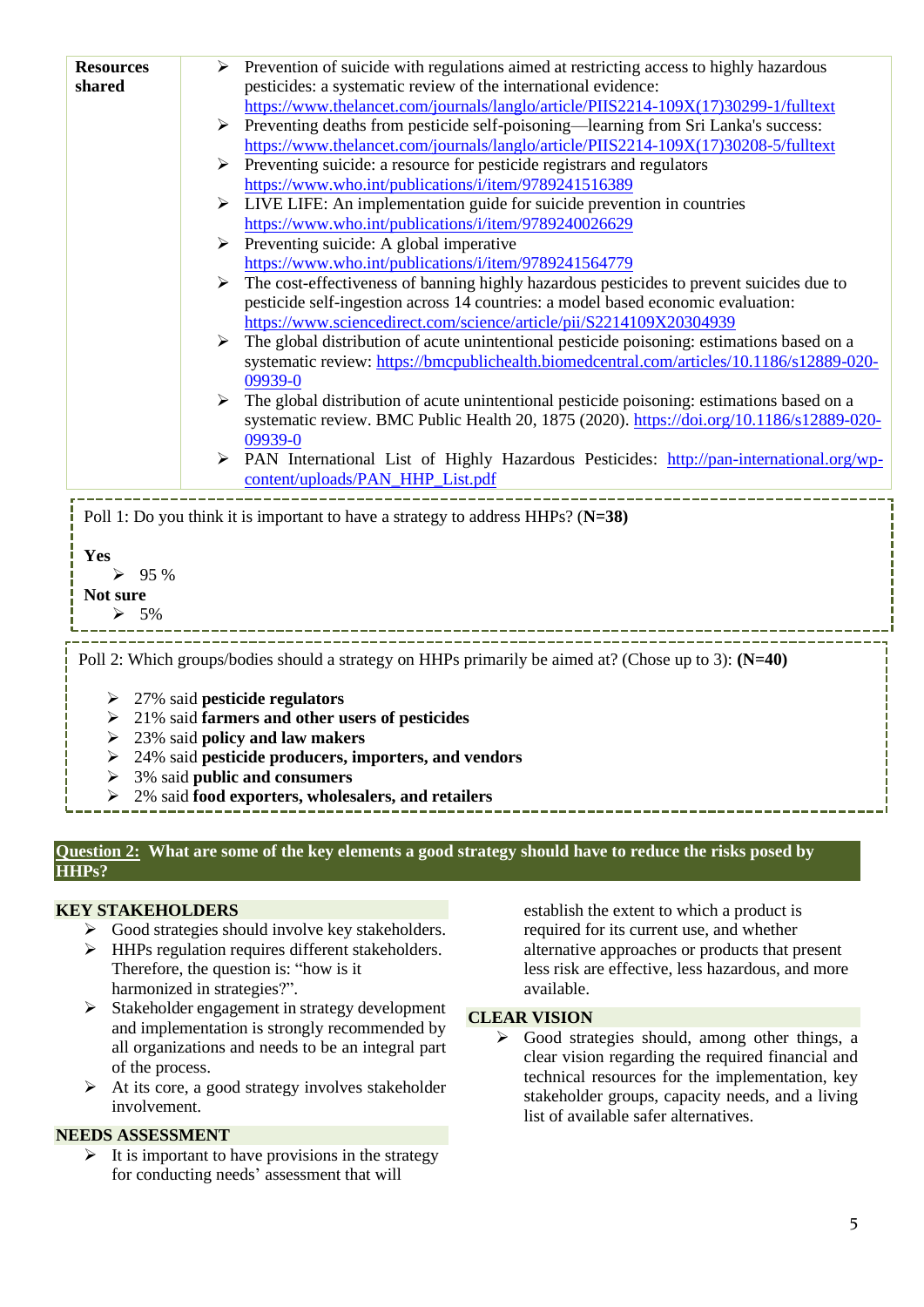Poll 3: Does your country or region have a strategy on HHPs? (Yes/No and list country in your response) **(N=24)**

**Yes - 29%,** in:

- ➢ Malaysia, Iran, Zimbabwe, Zambia, Barbados
- **No - 54%** in:

➢ Armenia, Mozambique, Caribbean Region, South Africa, Egypt, Tajikistan, Jamaica, Rwanda, Tanzania **Don't know/ Not sure -17%** in:

➢ Eswatini, Kenya

- Poll 4: Mention elements of a good HHPs strategy? (Check all that apply) **(N=29)**
	- ➢ 11% said **indicators for monitoring success**
	- ➢ 10% said **well-defined purpose and clear vision and monitoring** and **evaluation framework**  respectively.
	- ➢ 9% said a**ction/implementation plan, timeline for implementation** and **roles of stakeholders clearly**  defined respectively.
	- ➢ 8% said **SMART objectives** and **life cycle approach to HHP management** respectively.
	- ➢ 7% said **well-defined goal** and **identify gaps and challenges in pesticide management** respectively.
	- ➢ 6% said **action oriented** and **well-defined mechanism of implementation** respectively.

# **Question 3: What can influence the success of a HHPs' strategy?**

## **FACTORS THAT INFLUENCE THE SUCCESS OF HHP STRATEGIES**

## **Pesticide industries in LMICs**

 $\triangleright$  Pesticide corporations that make, promote, and export the HHPs to LMICs need serious global action to ensure they are looking for safer control methods. There is a need for stricter control on newly emerged pesticide corporations in Asia (China, India, etc.) and South American countries.

# **Stakeholder involvement**

- $\triangleright$  Stakeholder support is important.
- $\triangleright$  Involvement from stakeholders during the planning and implementation is important.
- $\triangleright$  Local ownership of the strategy is important, for example, when stakeholders are actively and meaningfully involved in the process of developing a strategy, they will feel part of it and have the desire to implement it.
- $\triangleright$  Active participation from all stakeholders.

## **Political will from policymakers**

- $\triangleright$  Lack of political will influences implementation and results in financial challenges towards it.
- ➢ Political will for strategy elaboration and implementation.
- ➢ Effective and efficient pesticide policies and legal frameworks.
- $\triangleright$  Buy-in to the strategy and implementation will be key. Along with monitoring.
- $\triangleright$  A national regulation banning the import of HHPs already banned in other countries or regions is important.
- ➢ Many factors can lead to the success of a strategy, however, ownership from leaders and implementers is key as leaders will provide the necessary resources while implementers will own every process.

## **Awareness**

- ➢ Public awareness and education.
- ➢ Awareness-raising.
- ➢ Farmer code of conduct, behaviour change communication and education, and consumer demand
- $\triangleright$  HHPs strategies need to be person- (and farmer-), community-oriented, to provide them with safer means of work and life.

## **Availability of alternatives**

- $\triangleright$  Where there is a ban on HHPs, there must be alternatives.
- ➢ Availability of effective, efficient, and affordable alternatives.
- $\triangleright$  The success of an HHPs strategy must be a clear reduction in harm. Therefore, a strategy must be outcome-oriented with clear targets, for example: defined reduction in HHPs on the market, reduction in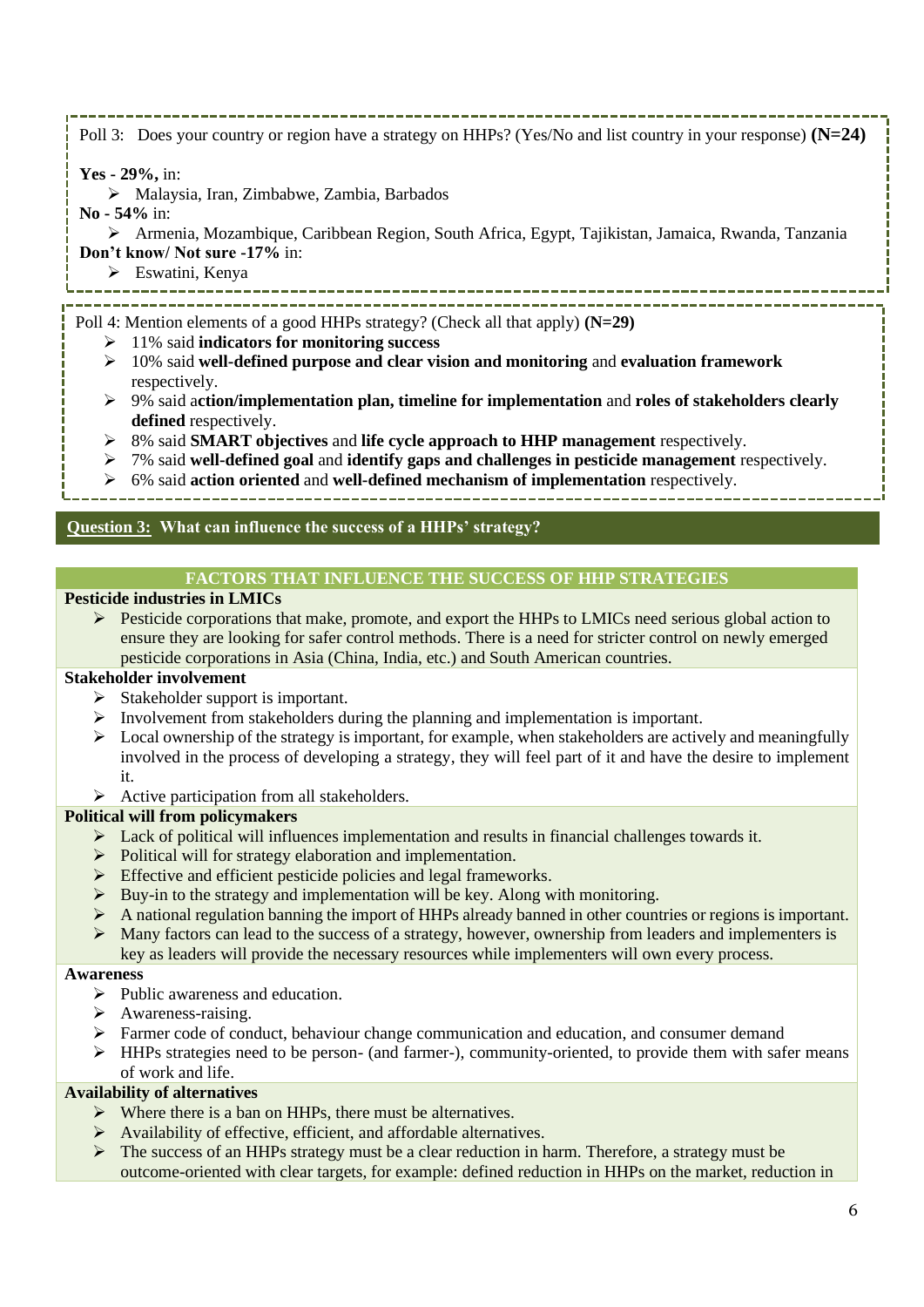pesticide poisonings, and reduction in environmental injustices (e.g., human rights harm and environmental pollution). Additionally, such a strategy should ensure that no regrettable substitution is made, but that HHPs are replaced with agroecological alternatives.

- $\triangleright$  Availability of alternatives and willingness of manufacturers to make products available at affordable prices.
- $\triangleright$  The success of the HHPs strategy depends on the availability of safer alternatives, including agroecological options. It is also essential to ensure financial and technical support for implementation.
- ➢ A harmonized approach to determine agronomic needs, including trade-off discussion and risk/benefit considerations.

# **Nature of hazard**

➢ Clarity on the nature of the hazard and its relevance under regional conditions of use, for example, rodenticides in urban dwellings vs an anti-fouling agent in marine use.

# **Other**

- ➢ Monitoring and evaluation mechanisms, etc.
- ➢ Relevant and necessary resources are needed to implement strategies.

Poll 5: Which Stakeholders should be involved in the development and implementation of the HHP strategy? (Check all that apply) **(N=34)**

- ➢ 11% said **regulatory agencies** and **relevant government ministries** respectively.
- ➢ 10% said **farmers organizations and networks** and **academia and research institutions** respectively.
- ➢ 9% said **health services and poison control centres**
- ➢ 8% said **civil society organizations (CSOs)**, **agricultural extension services**, **public health advisory services, agricultural worker's organizations,** and **industry** respectively.
- ➢ 5% said **trade unions**
- ➢ 4% said **human rights organizations**

Poll 6: What are the most important factors to ensure HHP strategies work? **(N=35)**

- ➢ 17% said **public consultations and stakeholder involvement must be well structured and representing all the groups in communities to ensure buy-in of the strategies.**
- ➢ 11% said **monitoring and evaluation frameworks** and **political leadership willingness in phasing-out HHPs and upscaling alternatives** respectively.
- ➢ 9% said **strong multi-stakeholder coordination mechanisms, clear roles and responsibilities amongst agencies**, **resource availability, awareness raising and training of HHP harms to all stakeholders** and **strengthen pesticide legislation and ensuring its effective implementation and enforcement** respectively.
- ➢ 6% said **availability of alternatives that are affordable.**
- ➢ 3% said **involving private sector, informed by independent science (not industry), good communication** and **take in consideration a regional context and approach** respectively.

## **Useful Resources:**

- 1. FAO/WHO [code of conduct on pesticides management](https://www.fao.org/documents/card/en/c/I3604C/) (2014)
- 2. FAO/WHO [guidelines on highly hazardous pesticides](https://www.fao.org/publications/card/en/c/a5347a39-c961-41bf-86a4-975cdf2fd063/) (2016)
- 3. International Conference on Chemicals Management (ICCM 4) resolution on [Highly hazardous pesticides](https://saicmknowledge.org/program/highly-hazardous-pesticides)
- 4. Strategy to address highly hazardous pesticides in the context of the Strategic Approach to International Chemicals **[Management](http://www.saicm.org/Portals/12/Documents/EPI/HHP%20strategy%20English.pdf)**
- 5. UNEP [Synthesis report on the health and environmental impacts of pesticides and fertilizers](https://wedocs.unep.org/handle/20.500.11822/38409;jsessionid=3FD5DF51C7191F423C9D78B12F547A3B)
- 6. [Sri Lanka's bans of WHO toxicity Class I \(& some Class II\) pesticides](https://cdn.cseindia.org/userfiles/Ayanthi-Karunarathne.pdf)
- 7. [Addressing highly hazardous pesticides I Mozambique](https://www.fao.org/3/i5360e/i5360e.pdf)
- 8. Media article[: The case of banning hazardous pesticides](https://www.borgenmagazine.com/highly-hazardous-pesticides/)

**HHPs COP:** The Secretariat of the Strategic Approach to International Chemicals Management (SAICM) and the Environmental Health Division at the University of Cape Town (UCT) created this Community of Practice (CoP) to foster online discussions and address key issues related to Highly Hazardous Pesticides (HHPs) among stakeholders from governments, international